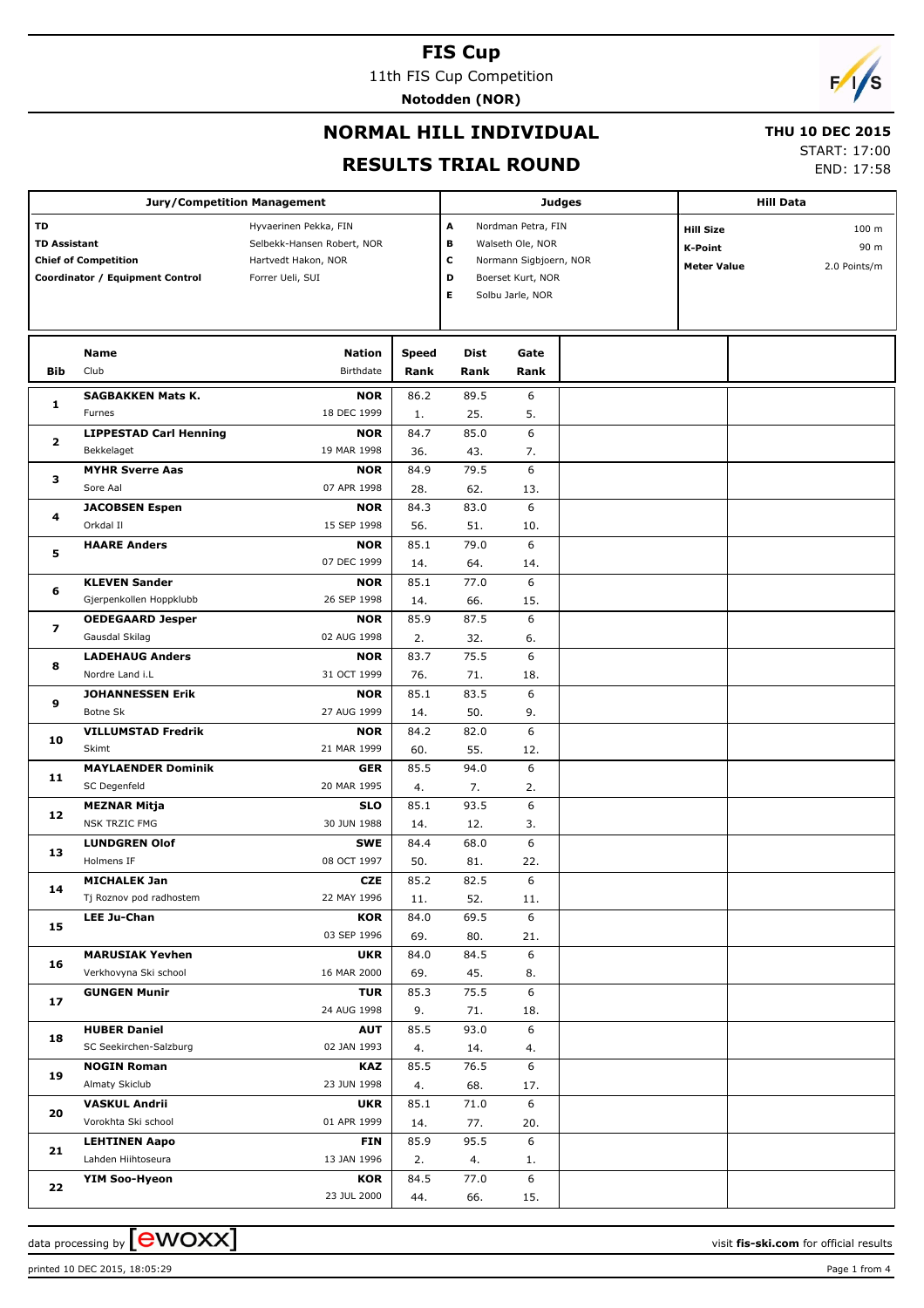11th FIS Cup Competition **Notodden (NOR)**

 $\overline{\phantom{a}}$ 

## **NORMAL HILL INDIVIDUAL**

#### **THU 10 DEC 2015**

## **RESULTS TRIAL ROUND**

START: 17:00 END: 17:58

|     |                                            |                           |             |             | KLYDEIY TRIAL KOOND | END: 17:58 |
|-----|--------------------------------------------|---------------------------|-------------|-------------|---------------------|------------|
|     | Name                                       | Nation                    | Speed       | Dist        | Gate                |            |
| Bib | Club                                       | Birthdate                 | Rank        | Rank        | Rank                |            |
| 23  | <b>SERGEEV Maksim</b>                      | <b>RUS</b><br>16 JUN 1999 |             |             |                     |            |
|     | <b>LOCK Robert</b>                         | <b>GBR</b>                | 82.9        | 74.0        | 5                   |            |
| 24  |                                            | 02 SEP 1997               | 82.         | 75.         | 48.                 |            |
|     | <b>HOLIK Frantisek</b>                     | <b>CZE</b>                | 85.4        | 91.0        | 5                   |            |
| 25  | Lsk Lomnice nad popelkou                   | 23 OCT 1998               | 7.          | 17.         | 13.                 |            |
|     | <b>BROWN A J</b>                           | <b>USA</b>                | 85.4        | 82.0        | 5                   |            |
| 26  | Norge Ski Club                             | 28 FEB 1995               | 7.          | 55.         | 36.                 |            |
|     | <b>KOTIK Kiril</b>                         | <b>RUS</b>                | 84.5        | 70.0        | 5                   |            |
| 27  |                                            | 02 NOV 1998               | 44.         | 79.         | 51.                 |            |
|     | <b>LOEYTAEINEN Niko</b>                    | <b>FIN</b>                | 85.0        | 84.0        | 5                   |            |
| 28  | Tampereen Pyrintoe                         | 12 SEP 1998               | 21.         | 47.         | 32.                 |            |
| 29  | <b>DEMIR Ayberk</b>                        | <b>TUR</b>                | 85.1        | 90.5        | 5                   |            |
|     |                                            | 14 FEB 1997               | 14.         | 20.         | 16.                 |            |
| 30  | <b>LOCK Jake</b>                           | <b>GBR</b>                | 84.5        | 76.0        | 5                   |            |
|     |                                            | 02 SEP 1997               | 44.         | 69.         | 44.                 |            |
| 31  | <b>RUIKKA Pyry</b>                         | <b>FIN</b>                | 84.7        | 89.0        | 5                   |            |
|     | Kouvola Ski club                           | 04 JAN 1998               | 36.         | 27.         | 20.                 |            |
| 32  | <b>SUMSTAD Are</b>                         | <b>NOR</b>                | 84.7        | 86.5        | 5                   |            |
|     | Soer-Fron II                               | 21 DEC 1996               | 36.         | 37.         | 26.                 |            |
| 33  | <b>HWANG Seok-Jae</b>                      | <b>KOR</b><br>05 MAR 2001 |             |             |                     |            |
|     | <b>LOE Jostein</b>                         | <b>NOR</b>                | 85.0        | 84.0        | 5                   |            |
| 34  | Raufoss II                                 | 16 SEP 1994               | 21.         | 47.         | 32.                 |            |
|     | <b>ZUPANCIC Miran</b>                      | <b>SLO</b>                | 84.7        | 96.5        | 5                   |            |
| 35  | SK Zagorje                                 | 11 NOV 1989               | 36.         | 3.          | 3.                  |            |
|     | <b>FRIBERG Christian</b>                   | <b>USA</b>                | 84.4        | 94.0        | 5                   |            |
| 36  | Saint Paul Ski Club                        | 08 SEP 1994               | 50.         | 7.          | 6.                  |            |
|     | <b>DEVYATKIN Nikita</b>                    | <b>KAZ</b>                | 83.5        | 76.0        | 5                   |            |
| 37  |                                            | 03 APR 1999               | 78.         | 69.         | 44.                 |            |
| 38  | <b>HAFSLUND Oscar Alexander</b>            | <b>NOR</b>                | 84.1        | 84.0        | 5                   |            |
|     | Norbygda/Loeten ski                        | 22 JUN 1997               | 64.         | 47.         | 32.                 |            |
| 39  | <b>MALTSEV Kevin</b>                       | <b>EST</b>                | 84.4        | 80.0        | 5                   |            |
|     | Elva Skiclub                               | 04 JUL 2000               | 50.         | 61.         | 41.                 |            |
| 40  | <b>TIGIN Alexander</b>                     | <b>RUS</b>                | 84.3        | 87.0        | 5                   |            |
|     | Yfa                                        | 13 AUG 1997               | 56.         | 36.         | 25.                 |            |
| 41  | <b>FLEMSTROEM Marcus</b>                   | SWE                       | 83.2        | 74.5        | 5                   |            |
|     | Sollefteaa Gif                             | 07 APR 1999               | 81.         | 73.         | 46.                 |            |
| 42  | <b>KLINGA Sebastian</b>                    | <b>FIN</b>                | 84.4        | 90.5        | 5                   |            |
|     | Lahden Hiihtoseura                         | 26 APR 1992               | 50.         | 20.         | 16.                 |            |
| 43  | <b>TAEHKAEVUORI Riku</b><br>Lahti Ski Club | <b>FIN</b>                | 83.9        | 86.5        | 5                   |            |
|     |                                            | 04 JAN 1991               | 74.         | 37.         | 26.<br>5            |            |
| 44  | <b>VIRRANTALO Juho</b><br>Puijo Ski club   | <b>FIN</b><br>16 JAN 1997 | 84.1        | 78.0        |                     |            |
|     | <b>ZHAPAROV Marat</b>                      |                           | 64.         | 65.<br>94.0 | 43.<br>5            |            |
| 45  | Ski Club VKO                               | KAZ<br>25 AUG 1985        | 84.1<br>64. | 7.          | 6.                  |            |
|     | <b>DAHL Oliver</b>                         | <b>NOR</b>                | 84.2        | 82.5        | 5                   |            |
| 46  | Byaasen Il                                 | 11 MAR 1997               | 60.         | 52.         | 35.                 |            |
|     | <b>BEDIR Muhammed Ali</b>                  | <b>TUR</b>                | 83.9        | 60.0        | 5                   |            |
| 47  |                                            | 24 MAR 2000               | 74.         | 82.         | 52.                 |            |
|     | <b>WENIG Daniel</b>                        | <b>GER</b>                | 85.2        | 95.0        | 5                   |            |
| 48  | SK Berchtesgaden                           | 12 AUG 1991               | 11.         | 6.          | 5.                  |            |
|     |                                            |                           |             |             |                     |            |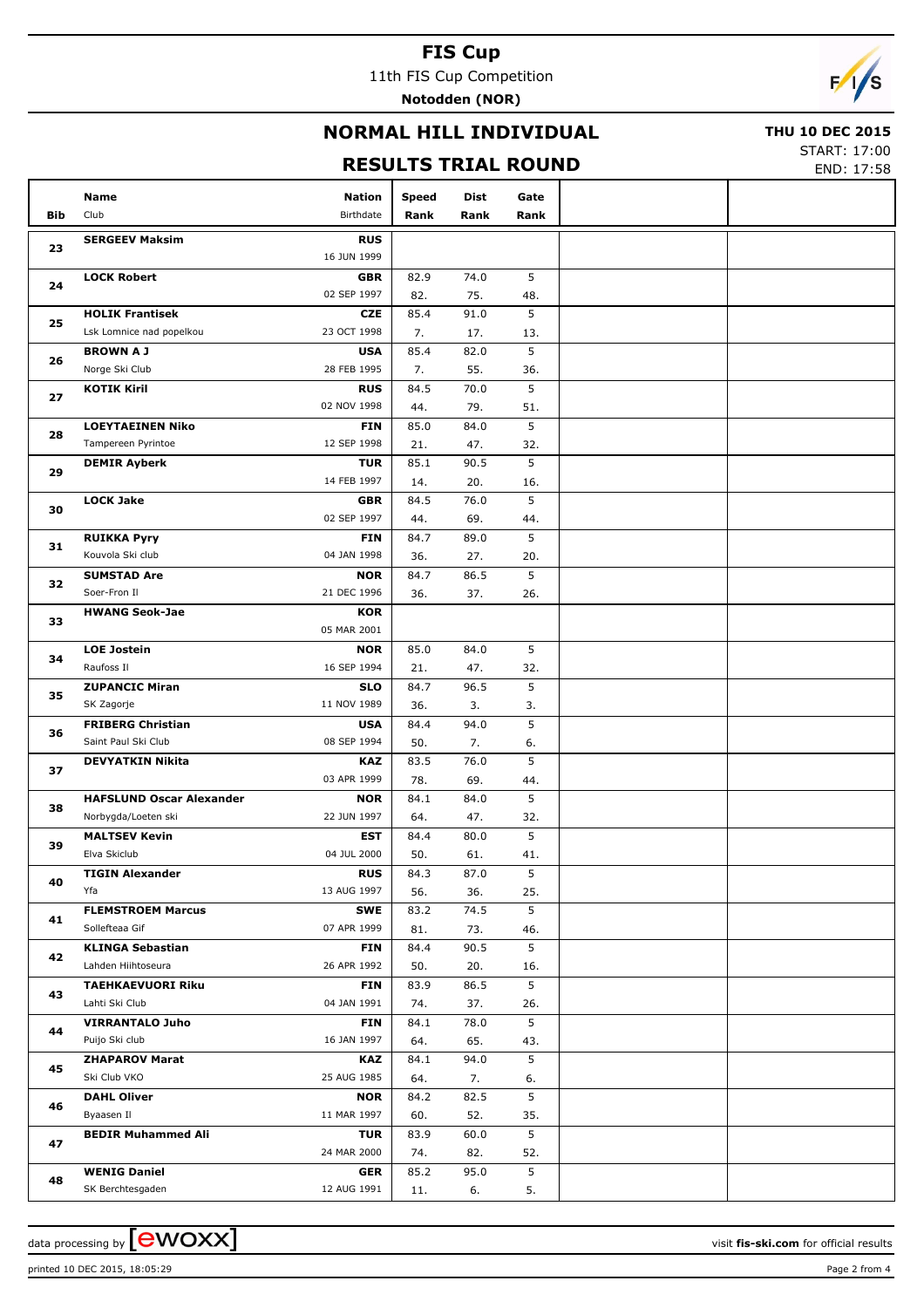11th FIS Cup Competition

**Notodden (NOR)**



## **NORMAL HILL INDIVIDUAL**

#### **THU 10 DEC 2015**

## **RESULTS TRIAL ROUND**

START: 17:00 END: 17:58

|            |                                       |                           |             |             |          | LIND. 17.JO |
|------------|---------------------------------------|---------------------------|-------------|-------------|----------|-------------|
|            | Name                                  | <b>Nation</b>             | Speed       | <b>Dist</b> | Gate     |             |
| <b>Bib</b> | Club                                  | Birthdate                 | Rank        | Rank        | Rank     |             |
| 49         | <b>VELLUPILLAI Rishi</b>              | <b>NOR</b>                | 85.0        | 80.5        | 5        |             |
|            | Liabygda                              | 08 JAN 1997               | 21.         | 60.         | 40.      |             |
| 50         | <b>DEVALL Sebastian</b>               | <b>SWE</b>                | 83.3        | 71.5        | 5        |             |
|            | Sollefteaa Gif                        | 14 MAR 2000               | 80.         | 76.         | 49.      |             |
| 51         | <b>CHO Sung-Woo</b>                   | <b>KOR</b>                | 84.1        | 74.5        | 5        |             |
|            |                                       | 01 JAN 2000               | 64.         | 73.         | 46.      |             |
| 52         | <b>MYHREN Mats Bjerke</b>             | <b>NOR</b>                | 84.2        | 81.5        | 5        |             |
|            | Soere Aal                             | 23 SEP 1997               | 60.         | 58.         | 38.      |             |
| 53         | <b>BERG Joergen</b>                   | <b>NOR</b>                | 83.5        | 85.0        | 5        |             |
|            | Byaasen Il                            | 03 MAR 1997               | 78.         | 43.         | 30.      |             |
| 54         | <b>SAKALA Filip</b>                   | <b>CZE</b>                | 85.1        | 91.0        | 5        |             |
|            | Tj Frenstat pod radhostem             | 21 MAY 1996               | 14.         | 17.         | 13.      |             |
| 55         | <b>POLASEK Viktor</b>                 | <b>CZE</b>                | 85.0        | 88.5        | 5        |             |
|            | Sk Nove mesto na morave               | 18 JUL 1997               | 21.         | 30.         | 22.      |             |
| 56         | <b>PEDERSEN Robin</b>                 | <b>NOR</b>                | 84.7        | 93.0        | 5        |             |
|            | Stalkameratene Il                     | 31 AUG 1996               | 36.         | 14.         | 11.      |             |
| 57         | <b>ILOLA Anselmi</b>                  | <b>FIN</b>                | 84.8        | 97.5        | 5        |             |
|            | Poetyaen Urheilijat                   | 13 JAN 1995               | 31.         | 1.          | 1.       |             |
| 58         | <b>BRAATHEN Matias</b>                | <b>NOR</b>                | 84.5        | 87.5        | 5        |             |
|            | Oevrevoll/Hosle il                    | 30 MAY 1996               | 44.         | 32.         | 24.      |             |
| 59         | SI Jeong-heon                         | <b>KOR</b>                | 84.2        | 71.0        | 5        |             |
| 60<br>61   |                                       | 19 MAY 1994               | 60.         | 77.         | 50.      |             |
|            | <b>IPCIOGLU Fatih Arda</b>            | <b>TUR</b>                | 84.0        | 82.0        | 5        |             |
|            |                                       | 28 SEP 1997               | 69.         | 55.         | 36.      |             |
|            | <b>KYTOESAHO Niko</b>                 | <b>FIN</b>                | 85.3        | 97.0        | 5        |             |
|            | Ounasvaaran Hiihtoseura               | 18 DEC 1999               | 9.          | 2.          | 2.       |             |
| 62         | <b>SHULAEV Sergey</b>                 | <b>RUS</b>                | 84.5        | 79.5        | 5        |             |
|            | Sdushor CSP N. Novgorod               | 18 JUN 1996               | 44.         | 62.         | 42.      |             |
| 63         | <b>WESTERHEIM Oscar P</b>             | <b>NOR</b>                | 84.8        | 86.5        | 5        |             |
|            | Baekkelaget                           | 03 JAN 1996               | 31.         | 37.         | 26.      |             |
| 64         | <b>SULTANGULOV Artur</b>              | <b>RUS</b>                | 84.3        | 90.0        | 5        |             |
|            | Ufa                                   | 07 MAR 1997               | 56.         | 22.         | 18.      |             |
| 65         | <b>CINTIMAR Muhammet Irfan</b>        | TUR                       | 85.0        | 88.0        | 5        |             |
|            |                                       | 16 JUL 1997               | 21.         | 31.         | 23.      |             |
| 66         | <b>KARTA Samet</b>                    | <b>TUR</b><br>09 SEP 1993 | 85.2        | 91.0        | 5        |             |
|            | <b>TKACHENKO Sergey</b>               | KAZ                       | 11.<br>83.7 | 17.<br>81.0 | 13.<br>5 |             |
| 67         | Almaty Skiclub                        | 08 JUN 1999               | 76.         | 59.         | 39.      |             |
|            | <b>STEINER Maximilian</b>             | <b>AUT</b>                | 84.9        | 92.0        | 5        |             |
| 68         | WSV Bad Ischl-NTS-Oberoesterreich     | 04 MAY 1996               | 28.         | 16.         | 12.      |             |
|            |                                       | <b>RUS</b>                |             |             | 5        |             |
| 69         | <b>PYZHOV Sergey</b><br>St.Petersburg | 26 SEP 1996               | 84.6<br>42. | 89.0<br>27. | 20.      |             |
|            | <b>KORHONEN Janne</b>                 | <b>FIN</b>                | 84.4        | 89.5        | 5        |             |
| 70         | Lieksan Hiihtoseura                   | 30 OCT 1996               | 50.         | 25.         | 19.      |             |
|            | <b>WALLACE Brian</b>                  | <b>USA</b>                | 85.0        | 84.5        | 5        |             |
| 71         | Saint Paul Ski Club                   | 03 JUL 1993               | 21.         | 45.         | 31.      |             |
| 72         | <b>REISENAUER Janni</b>               | <b>AUT</b>                | 84.5        | 93.5        | 5        |             |
|            | TSU St. Veit-Salzburg                 | 07 NOV 1997               | 44.         | 12.         | 10.      |             |
|            | <b>VAENSKAE Elias</b>                 | <b>FIN</b>                | 85.0        | 94.0        | 5        |             |
| 73         | Lieksa Ski club                       | 20 JUL 1996               | 21.         | 7.          | 6.       |             |
|            | <b>BRADATSCH Sebastian</b>            | GER                       | 84.8        | 94.0        | 5        |             |
| 74         | WSC 07 Ruhla                          | 08 MAY 1996               | 31.         | 7.          | 6.       |             |
|            |                                       |                           |             |             |          |             |

printed 10 DEC 2015, 18:05:29 Page 3 from 4

data processing by **CWOXX**  $\blacksquare$